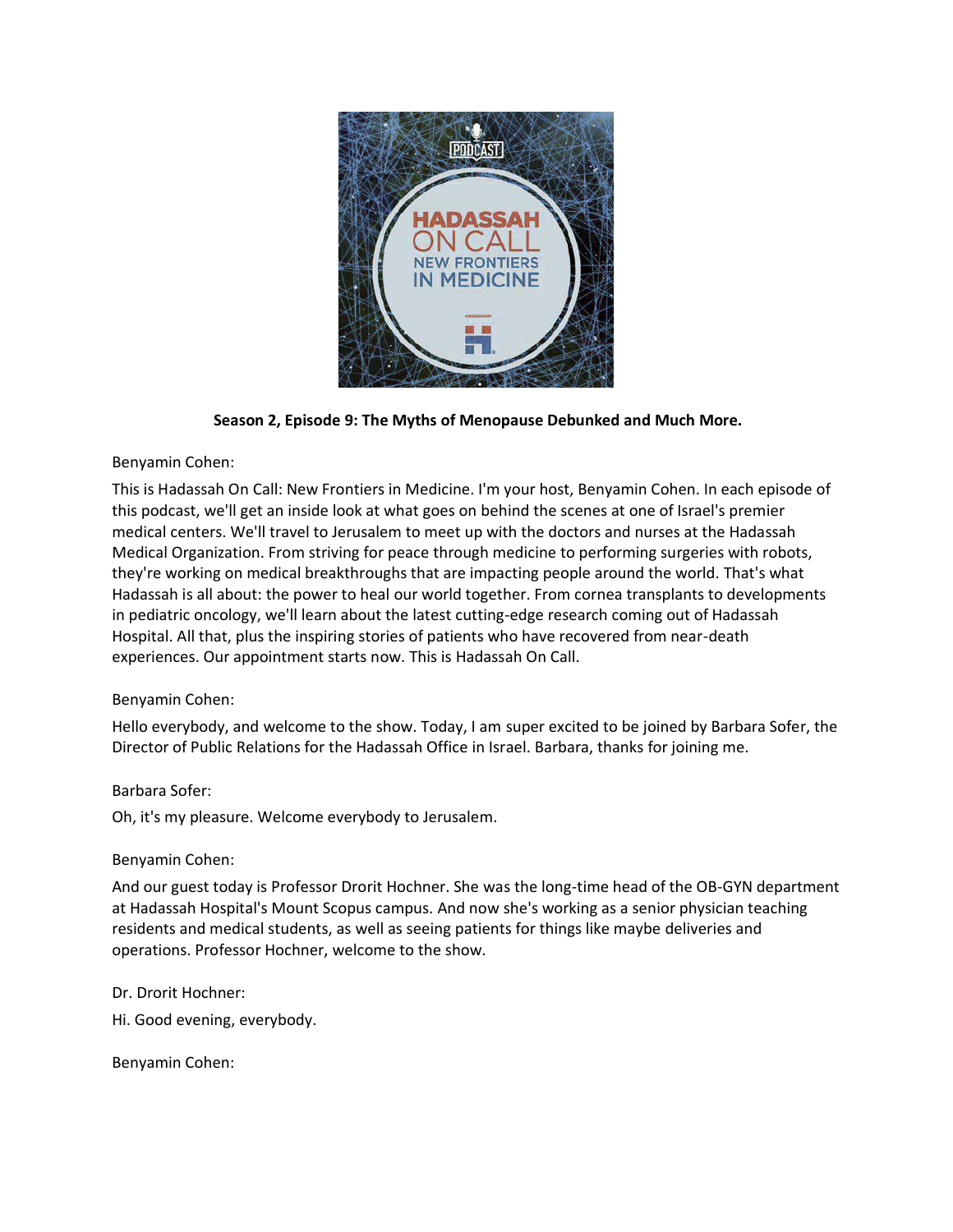I know you've played a very important role in the development of obstetrics and gynecology in Israel. And I'm just curious, looking back at all those years of work, if you were talking to your younger self, would you still decide to go into this field?

Dr. Drorit Hochner:

Absolutely. Yes.

Benyamin Cohen: Yeah.

## Dr. Drorit Hochner:

I think I was lucky to do this choice and I meant it's quite difficult for me to understand how come I was taking the right choice. Because when you start your career in medicine – and I'm not a daughter of a physician or a gynecologist or an obstetrician, how come I knew that this is going to be such a fascinating, interesting and fulfilling field and definitely I would have done the same.

## Benyamin Cohen:

Yeah. Why do you think... Today on the show we're talking a lot about menopause, and I know here in the States and I'm sure in Israel it's very similar. It's a very taboo topic. Why do you think that is?

# Dr. Drorit Hochner:

I don't think it's a taboo. I don't think it's very interesting, or let's say it's not very sexy field, but it's absolutely not a taboo. I think the interest in menopause parallels to prolonged life expectancy, because now we know that a woman who reaches 50 and has at least a third of her life to go on with menopause, with all the symptoms and the signs and metabolic changes associated with menopause. And it's interesting. However, aging in general is not such a sexy thing. We are very much interested in fertility, in genetics and all those kinds of things, which look very interesting. Menopause seems to be something which is old, aged, but I don't think it's a taboo. Absolutely no. And now, a menopausal woman is usually in... as long as she's healthy, she has actually very much interest in her life and she can look forward to many more achievements during her menopausal years.

## Barbara Sofer:

Do you think there's been a change though? When people used to use that as an awful Hebrew word that means worn out, right? Isn't that right?

## Dr. Drorit Hochner:

The name in Hebrew is awful, because a woman who comes in the room you say, "Ah, you are actually worn out." So, this is something that we can never use. That's why we use "menopause." And menopause actually is pause is the stop, the stop of a menses of... I mean, the disappearance of menstrual bleeding, which means that actually there's no functioning ovaries. That's actually menopause even though we say that it's because we don't have any menstruation. I think if we look a hundred years ago, life expectancy was something like 50. So usually, most women died at the age of 50 when they reached menopause. And there was no interest at all in the menopausal women. Nowadays, with the prolonged life expectancy, we are looking at all those symptoms and signs and metabolic change that happens.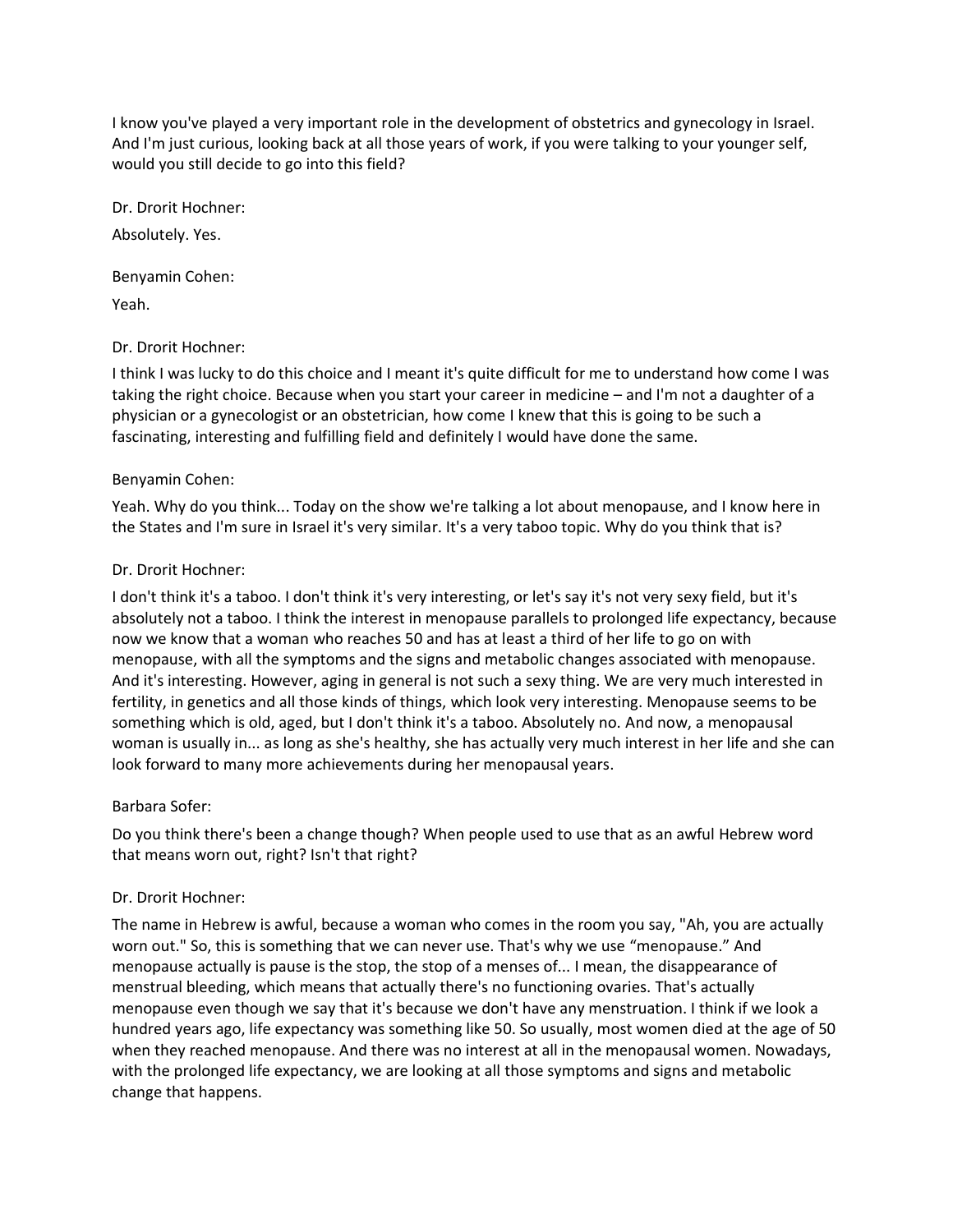#### Dr. Drorit Hochner:

But there's also andropause, which we don't look at it at all. What does it mean, andropause? It's the same as menopause, but we speak about men's. That the production of the testicles, the production of the testosterone and androgen and male hormones is gradually decreased and not abrupt discontinuation of the function of the ovaries, which happens something around the age of 50. But I don't think there's a taboo. And I think there's much interest and also much research done on menopausal women, especially on diseases associated with in menopausal years, such as breast cancer, heart disease, declined cognitive function.

## Barbara Sofer:

People don't talk about male menopause. And when you go into the many times into a gynecologist, they use that horrible term, atrophy vaginas. So, the whole language of that seems to be negative. And how do we get over that? When you tell a woman she's starting menopause, what is the look on her face? So, don't we have to overcome a kind of negativity about the subject?

#### Dr. Drorit Hochner:

Yes, I think so. But I think our life, I mean, in general... When you look on TV, do you see old women on TV or you see only young women and all the men, no? That's the way of life... regardless of their hormonal status, no? So, there is something about the vaginal atrophy... I think we can say definitely that we can overcome this problem at all. Because now we have medication that are totally safe and can preserve the function of the vagina and associated with no side effects, even in women who have contraindication for hormones, such as women experiencing breast cancer. So vaginal atrophy, which you spoke about... Listen, we don't look younger and prettier with the age, no? Don't you think?

Barbara Sofer:

I agree.

Dr. Drorit Hochner:

My father used to say something in Yiddish. I don't know exactly Yiddish, but he said: "You get old. And when you get older, things are not that great." What can you do? Benyamin looks better than me. What can I say?

#### Barbara Sofer:

Anyway, I think you look great. And I want to say that there's a book out that I read that just said that killer whales also go into menopause around the same time that we women do. And what happens with them? They become the leaders of the whale society.

Dr. Drorit Hochner:

They do?

Barbara Sofer:

Yeah.

Dr. Drorit Hochner: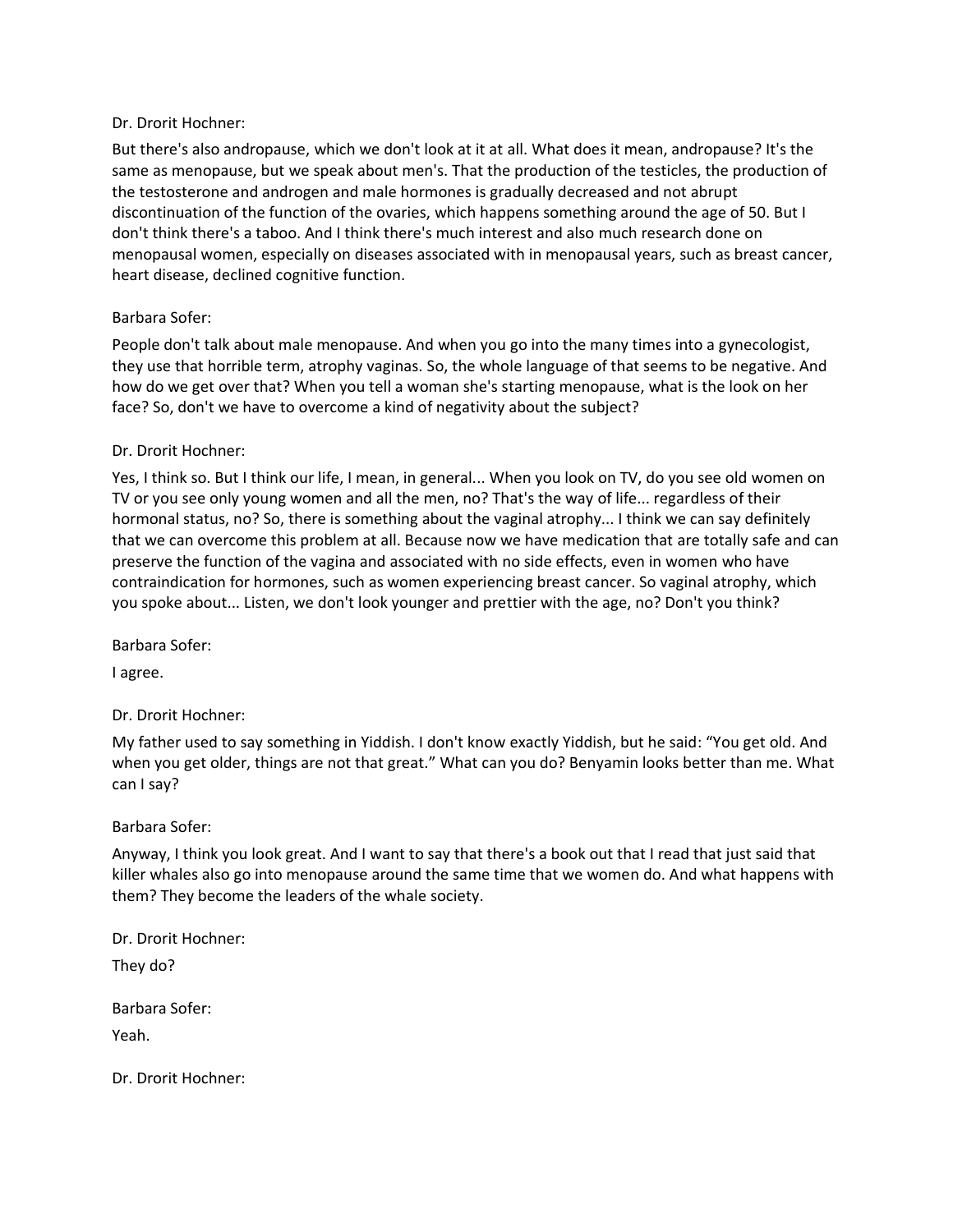Barbara, in Ethiopia for instance, the menopausal women have a very important role in the society because first of all, they stop giving birth because there's not so much contraception there. So, they can get rid of fertility and childbearing and everything, and they become the source of knowledge, of experience, and you go them whom I'm going to marry. But listen, in the Western world, there's nothing like this. We don't rely on old women. Nowhere. Even though Glenn Close yesterday in the Oscars...

Benyamin Cohen:

Yeah.

Dr. Drorit Hochner: ...she's 74 and she started dancing, right? This was a viral...

Benyamin Cohen: Yeah.

Dr. Drorit Hochner:

And she looked fantastic. She doesn't look menopausal. She doesn't look with a vaginal atrophy.

Barbara Sofer:

Yeah.

Benyamin Cohen: Is that your professional medical opinion?

Dr. Drorit Hochner:

As you can understand, I can't see from the outside the status of her vagina.

Benyamin Cohen:

So, we're talking a lot about menopause, and I think there may be some confusion if you could explain the difference between perimenopause and menopause.

# Dr. Drorit Hochner:

Okay. Perimenopause is actually the period between fertility, which we have a very regular ovarian function, and menopause when we don't have any ovarian function. And the perimenopause can last between two, three, five, and even ten years. And it's associated usually with irregular menses, with inappropriate or not inappropriate, this is not the right word, but irregular hormonal secretions and all kinds of symptoms, which are not still menopausal symptoms – but definitely not the fertility period in which you have regular menses and fertility and everything. So, this is the perimenopause, and the perimenopause can drive you crazy, especially when you're a religious woman and you have irregular menses, and you need to go every other day to the mikvah and everything. Women drive them crazy, this period. Especially if it is associated also with mood swings, with disturbances in quality of life. In the perimenopause, you might experience hot flashes, but very here and there, not like you experience hot flashes in the menopause, which usually are more often and most severe and interfere with the quality of your life.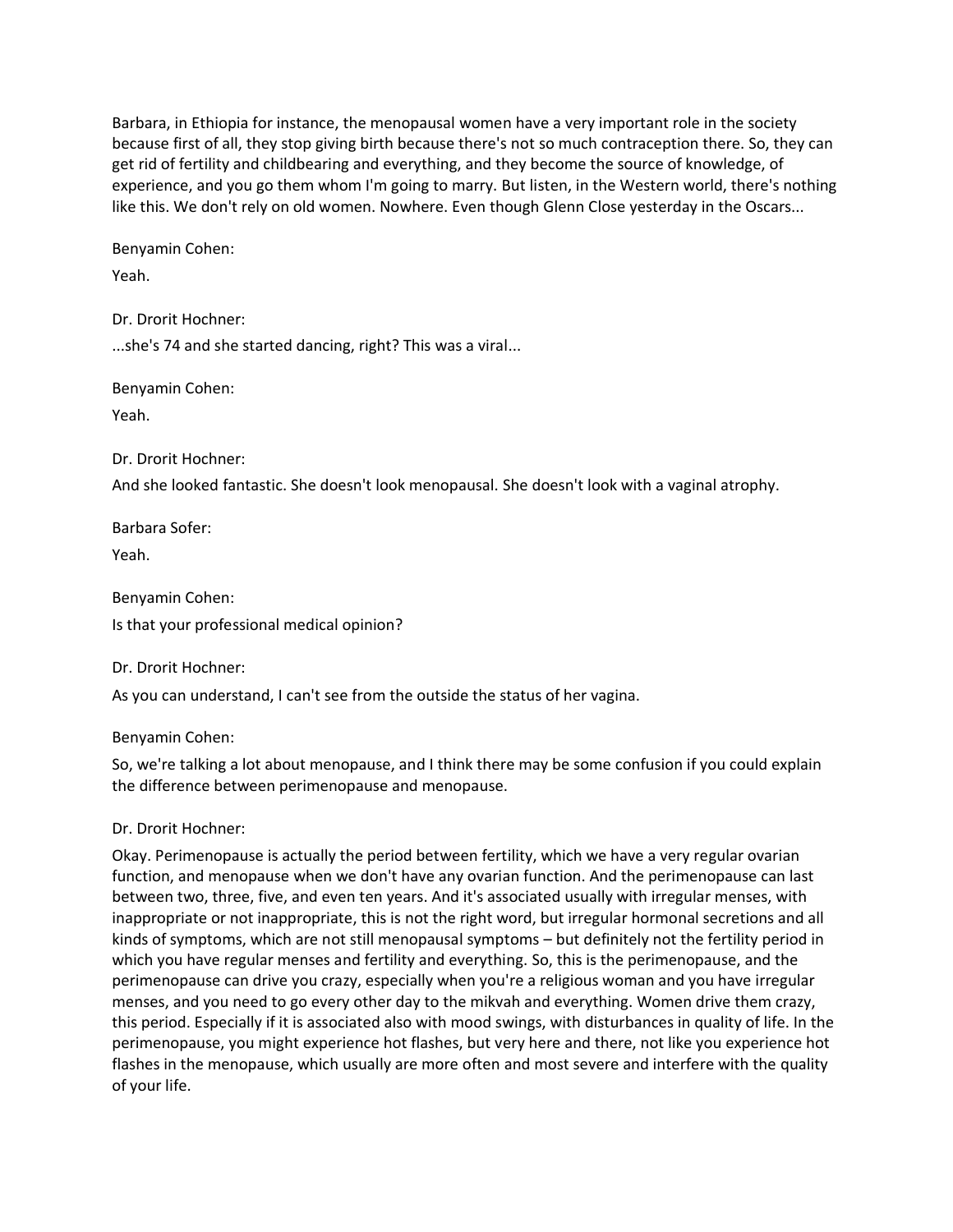# Benyamin Cohen: Why do women get hot flashes?

# Dr. Drorit Hochner:

This is a very interesting question. Years ago, people thought that a woman at the age of 50, when her children are living home and her husband is busy with his job and career. The only thing that you she can do now is complain about hot flashes. Nobody wants to eat her soup or cooking or whatever. And you know that the beginning of understanding what menopause and what hot flashes are, the recommendation was to use all kinds of psychiatric antidepressant drugs and everything. We know that they are effective. And sometimes we use them even now, especially in women who cannot take hormones. Why do they occur? We don't know exactly the mechanism.

## Dr. Drorit Hochner:

We know that this is because of some changes in the heat temperature centers in the brain, because we can measure it. It's not something that she complains on it. We can really see that the temperature in the ear, in the fingers is a much higher than in the inside of her body. So, this is something that you can really quantify, but we don't know exactly why, and we don't know why those hot flashes are only on the upper part of the body, especially on your face. We don't know why some women have them every 10 minutes and some have them once in a week. And the severity and the frequency are different between women.

# Benyamin Cohen:

You mentioned hormone therapy as a possible way to help. What are your thoughts about that?

# Dr. Drorit Hochner:

No questions that the best and most efficient treatment for hot flashes are hormones. The problem is not whether they are efficient or not, because absolutely there are efficient. The problem is what's the side effect and what's the cost. I mean, are they really safe for everybody? And we know that they're not safe for everybody. And some women will develop all kinds of complications, especially we are frightened about the association between hormones and breast cancer. It's not that hormones cause breast cancer. No. But once some cells in the breast are cancerous, maybe the environment of hormones might encourage them to grow and actually become breast cancer. We don't know exactly what's the reason for breast cancer, but we know there is an association and after five years of use of hormones, there is a slight increase in the incidence of breast cancer among hormone users.

# Benyamin Cohen:

When we return, Dr. Hochner talks about the various side effects of menopause, including what it does to a woman's sex drive.

## Barbara Sofer:

Well, I think I once heard from you that it's in your head and not in your vagina, this whole thing. Right?

# Dr. Drorit Hochner:

It's true. But part of it is also in the vagina. No question.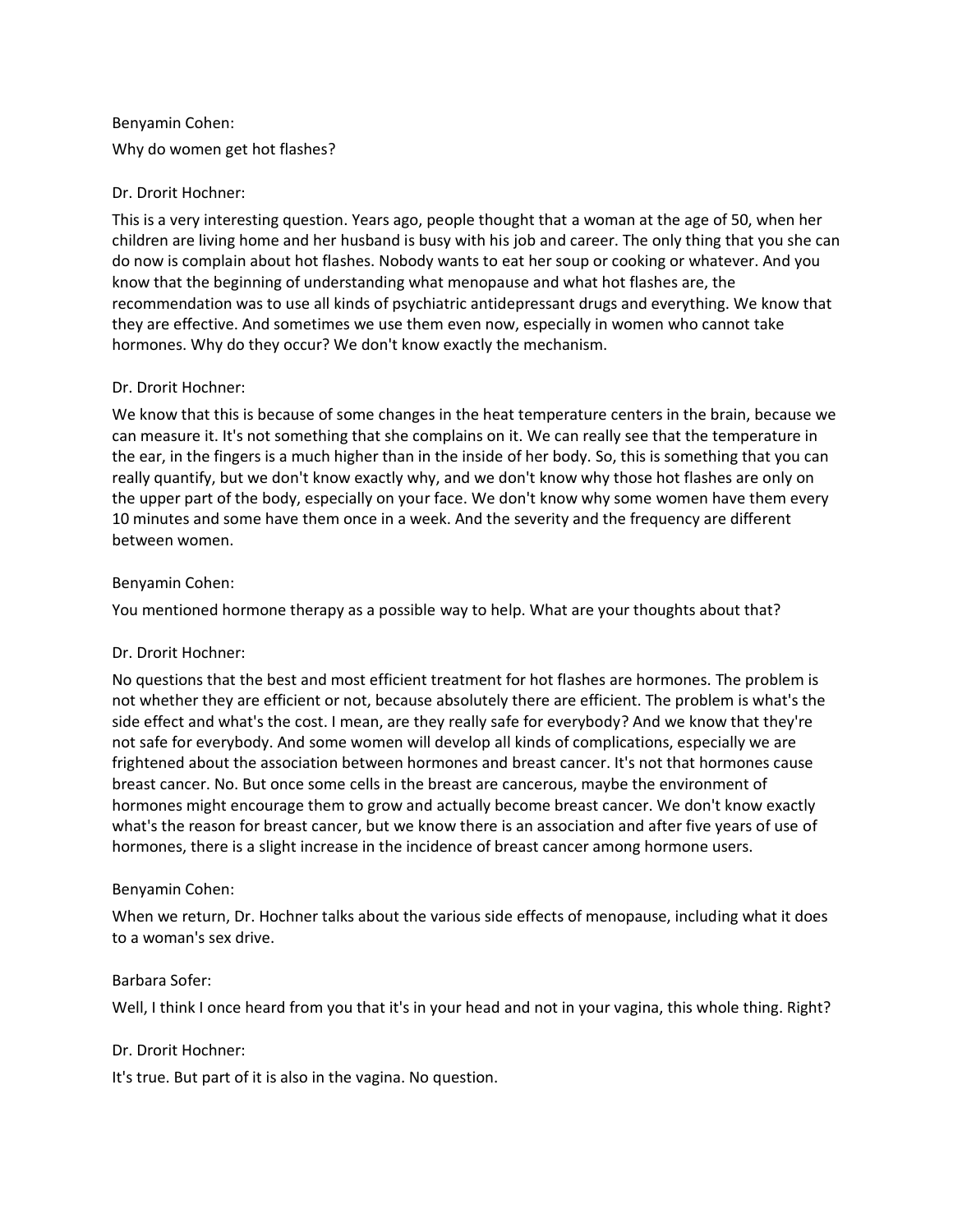## Benyamin Cohen:

All that, and much more after a quick break.

## Benyamin Cohen:

With the COVID-19 vaccine now being delivered across the globe, Hadassah Hospital is at the forefront of caring for patients in a post-pandemic era. Hadassah recently opened a multi-disciplinary clinic to help treat people suffering from COVID after-effects – everything from lung damage to mental health issues. Keep up to date with everything that Hadassah Hospital is doing to help combat this deadly disease by visiting our website at hadassah.org/covidupdates. That's hadassah.org/covidupdates. We're posting frequently about how our doctors, nurses and researchers are working to roll out the vaccine and prevent the further spread of COVID-19. You can also follow Hadassah's latest coronavirus updates on our social media accounts on Facebook, Instagram and Twitter.

And now back to our conversation with Dr. Drorit Hochner.

## Benyamin Cohen:

Are there other side effects? We've talked about the hot flashes as being a symptom, but are there side effects of going through menopause like your cognition or weight gain, or other things?

# Dr. Drorit Hochner:

When we speak about the early symptoms of menopause, which are actually started the perimenopause period, we speak about the vasomotor symptoms, which are the hot flashes, but also the neuropsychiatric complaints. What does it mean? This is actually a decrease in concentration, some disturbances in memory, disturbances in sleep. And it's not only... and the woman doesn't feel well. And we know that it's associated because of the decline of estrogen in our body. And we also have the genital urinary symptoms of menopause, which also is a big problem. And it's not only the vaginal atrophy, but it makes you prone to develop urinary tract infection, which is a big problem in women. Especially the perimenopause and goes into the menopause and years later.

## Dr. Drorit Hochner:

And those are the immediate symptoms of the disappearance or the discontinuation of production and secretion of estrogen by the ovaries. But we have lots of other metabolic changes, which sometimes occur 20 years later, such as increase in cardiovascular morbidity, increase in cognitive decline, osteoporosis, of course. Sarcopenia, which is a decrease of the muscle in body. All those kinds of things are associated with the hormonal depletion, but also with aging, and not always. We know exactly what's the role of aging and what's the role of hormone decline.

## Barbara Sofer:

I'm sure everybody listening to this podcast, many of whom are certainly 50 and above want to know, if hormones aren't always the best choice for them, hormone supplements, then what else can we do in order to deal with all of these symptoms? We want to be smart, and we want to be a thinner and we want to be healthier. And what can we do?

Dr. Drorit Hochner: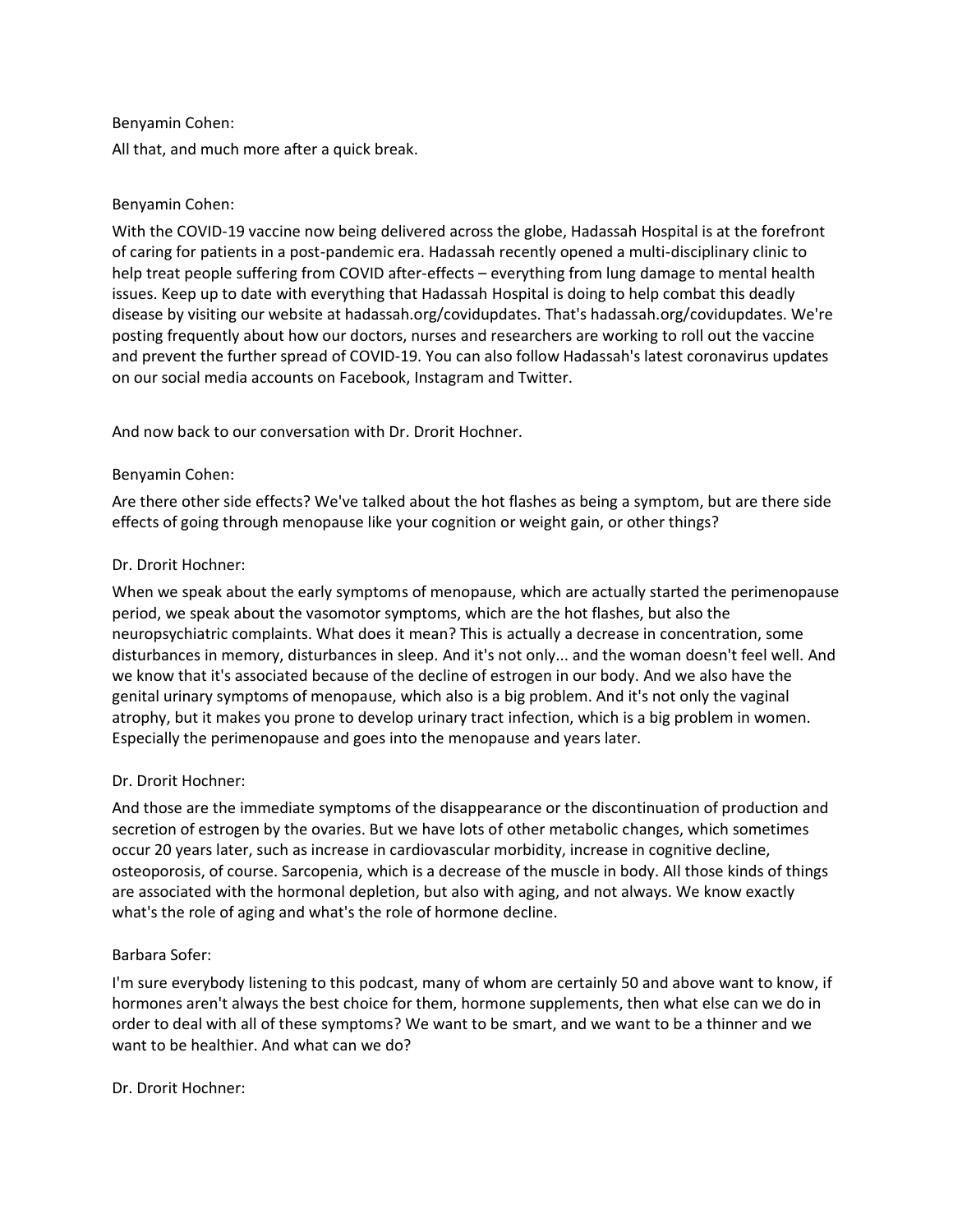Not every woman needs hormones, not every woman. It's not like when you reach the age of 45 and you don't see well, and you take glasses, right? Benyamin, you take already although you are only 25. We said that you're wearing glasses. But regarding hormones, you need to have a good indication for it. What's the indication? Usually symptoms, which interfere with your quality of life. And this is something which is very subjective. I can't tell the patient, "Listen, you need hormones." She needs to come to me and say, "Listen, my life is no good. I mean, the quality of my life is significantly interfered because of menopause, and I need something." If she has no contraindication for hormones, and usually the two main contraindication for hormones are breast cancer or all kinds of tumors, which are dependent on estrogen or tendency to clot your blood. Thrombophilia.

## Dr. Drorit Hochner:

Sometimes, women would experience a pulmonary embolism or deep vein thrombosis or something like this. Those are contraindications for the use of hormones. If there's no contraindication for use, and the quality of life is not good, then we usually recommend on starting hormones. However, if there is contraindication, we use SSRI and SNRIs. All those treatments that we used 60, 70 years ago, when we started to realize what menopause is and what's hot flashes. There are also some other things which I think that are not available in the United States, like the black cohosh extract, which in Israel and Europe, we call Cimidona. And we recommend... I don't know if it's really helped, but we need to remember that hot flashes will disappear by themselves. It will take couple of years. What does it mean couple of years? Between 2 to 14 years is a lot.

Benyamin Cohen:

Oh, wow.

Dr. Drorit Hochner:

We used to think that after two years no hot flashes exist anymore, but this is a mistake. We know that they can continue for many years and they really drive women crazy.

## Barbara Sofer:

So, let's get to the big question. Are menopausal women more sexier or less sexy when they get to the age?

## Dr. Drorit Hochner:

First of all, it's a matter of taste. Everybody has... I understand that you want me to say that they're more sexier, but I think that somehow, we get a bit less sexier with life, with age. Don't you think so Barbara? Let's be honest.

## Barbara Sofer:

Well, I think I once heard from you that it's in your head and not in your vagina, this whole thing. Right?

## Dr. Drorit Hochner:

It's true. But part of it is also in the vagina. No question.

## Benyamin Cohen:

I'm glad our listeners can't see me because I'm blushing.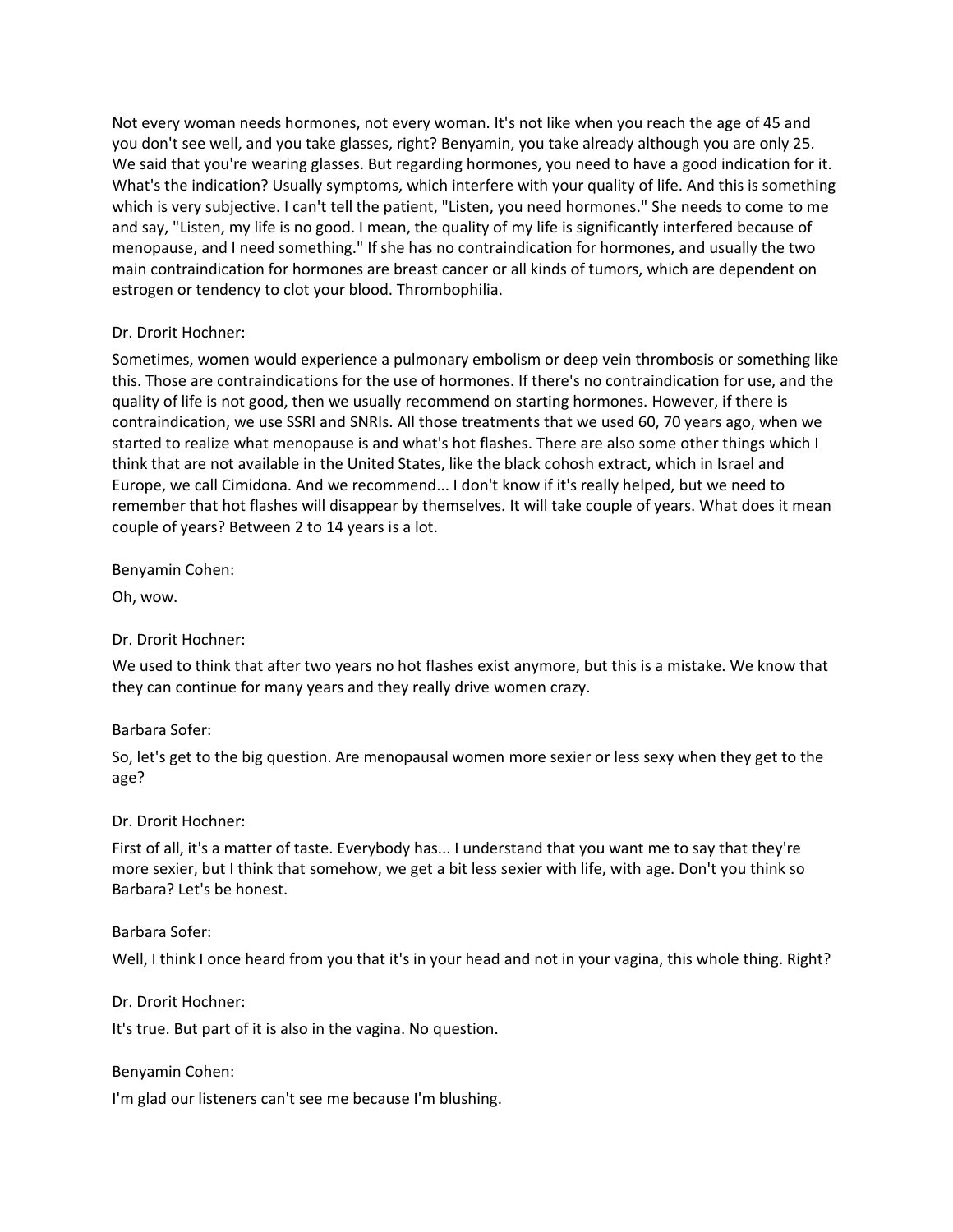#### Barbara Sofer:

I told you, you couldn't ask these questions Benyamin.

#### Benyamin Cohen:

When we return, Dr. Hochner tells the inspiring story of a menopausal mother who wanted to have a baby after losing her son in a terrorist attack.

#### Dr. Drorit Hochner:

Listen, I saw a broken couple. The youngest son was killed, and they thought that the only way they can overcome this tragedy is by having a new baby.

#### Benyamin Cohen:

All that, and much more after a quick break.

#### Speaker 4:

I'm Dina Kraft, the host of a podcast called "The Branch," which tells the stories of relationships between everyday Israelis and Palestinians, Jews, and Arabs. Amid conflict, entangled histories, stories of human connections and friendships can get lost. The mission of this podcast is to find them and bring them to you. In this season, I talk to artists, midwives, soccer teammates and environmentalists. All of them and many others, too, who work together in spite of the barriers between them. "The Branch" brings you stories of real people forging strong connections and having important conversations, even when it's complicated. Brought to you by Hadassah. Find us anywhere you listen to your podcasts or Hadassah.org/thebranch.

## Benyamin Cohen:

And now back to our conversation with Dr. Drorit Hochner.

## Benyamin Cohen:

Is it possible that other age-related issues can be mistaken for menopause like hypertension or heart disease?

#### Dr. Drorit Hochner:

I don't think it's menopausal. I think because we now know that because with the epidemic of obesity, we see high blood pressure and we see high cholesterol and we see all those kinds of things in younger women, who's ovaries are functioning well. So, this is not really something... But most probably when you enter menopause and, together with all the aging and everything, also, you have less hormones, less estrogen in your circulation. This makes things more serious.

#### Barbara Sofer:

People are always concerned – women with like pelvic muscle deterioration or weakness. And can that be exercised away? Or does one have to think about... or think about surgery always.

Dr. Drorit Hochner: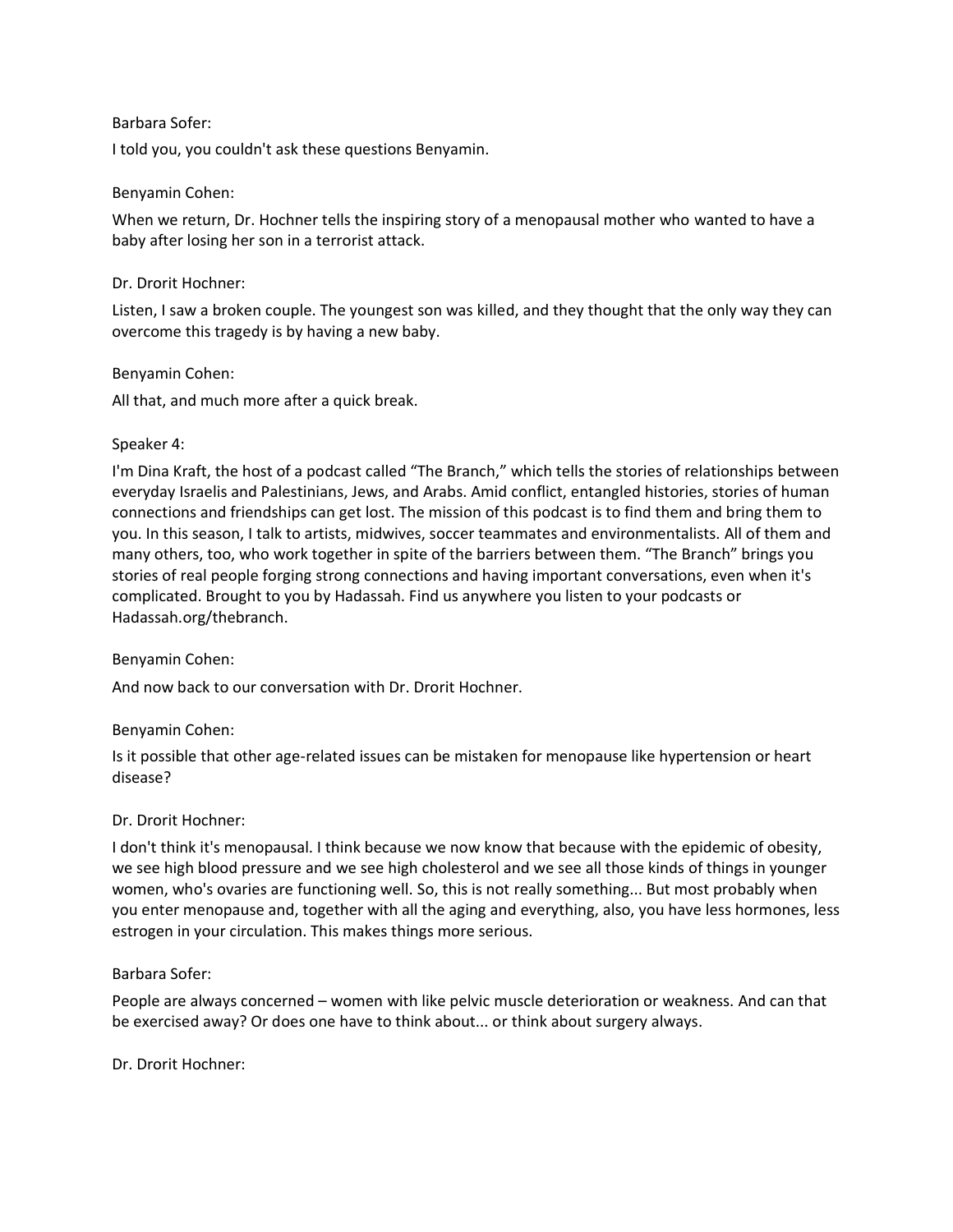It depends on the severity of the situation, because if you have a prolapse of your uterus, sometimes only exercise won't help and you need surgery. But even if you would need surgery, if you do surgery, you need also to exercise and increase the tone of your pelvic muscle. And this is something that we know is related to birth because women who gave birth, especially in Israel, when we see women who gave birth seven, eight, ten, or twelve times, the pelvic muscle is really not good. And we know also that with the decline or with the discontinuation of hormones, a production in the secretion, we also have a 50% decrease in the collagen quantity in our bodies. So, this is also something which really do... And there's a lot of things that can be done. For instance, in France, when you give birth, you get some lessons to increase the tone of your pelvic muscles.

## Dr. Drorit Hochner:

You don't get on the instruction how to nurse your baby. It's also how to keep your pelvic muscle firm, but we don't pay attention to it so much. We all only pay attention when a woman comes and she complained that she has a pelvic floor prolapse or something like this, or she has stress urinary incontinence or flatus incontinence or whatever. But this is something that we really need to concentrate on and encourage women before menopause to start exercising and increase the tone of the pelvic muscle. And this is something that can be done.

#### Benyamin Cohen:

You work at Hadassah's Mount Scopus campus which has a very diverse patient population. And I'm wondering if you see any difference in the cultures of Ashkenazi Jews, Sephardi Jews, ultra-Orthodox Jews, Arab patients, and how they relate to menopause.

#### Dr. Drorit Hochner:

Yeah, you're right. I think, if I look 20 years ago, I look at the Ashkenazi versus the Sephardi or versus Arabs. Sephardi and Arabs used to accept menopause as something sent from God. This is life. Her mother, her grandma, her great-grandma, they all suffered the same and there's nothing we could do about it. Nowadays, you see a difference in their attitude among everybody, and you see it also among Arabs. I don't remember seeing any Arab menopausal women taking hormones. Now I see a lot. So, there is a change. It's a slow change, but there is really a change, especially takes place in the Arab population, but also among the Sephardic. And yeah, I think everywhere.

#### Benyamin Cohen:

More and more we're seeing women in their forties having babies, and I'm curious: Does having a baby in your forties... Is that hold off or push off menopause?

## Dr. Drorit Hochner:

You need to remember that it's not really a natural fertility. Many, many, many of those cases are associated not on the IVF, in vitro fertilization, but also egg donation. So, if you want, you can take a woman at the age of 60. You're not allowed because of the law, but not because of the biology because we don't have aging of the uterus. We have aging of the ovaries. So, you can do egg donation at the age of 60 also to women, and you don't do it because you're afraid of all those side effects. But don't think that those women who give birth at the age of 48, 50, it's their own eggs. Absolutely not. It's what we call artificial reproductive techniques, which are associated at this age with egg donation.

#### Barbara Sofer: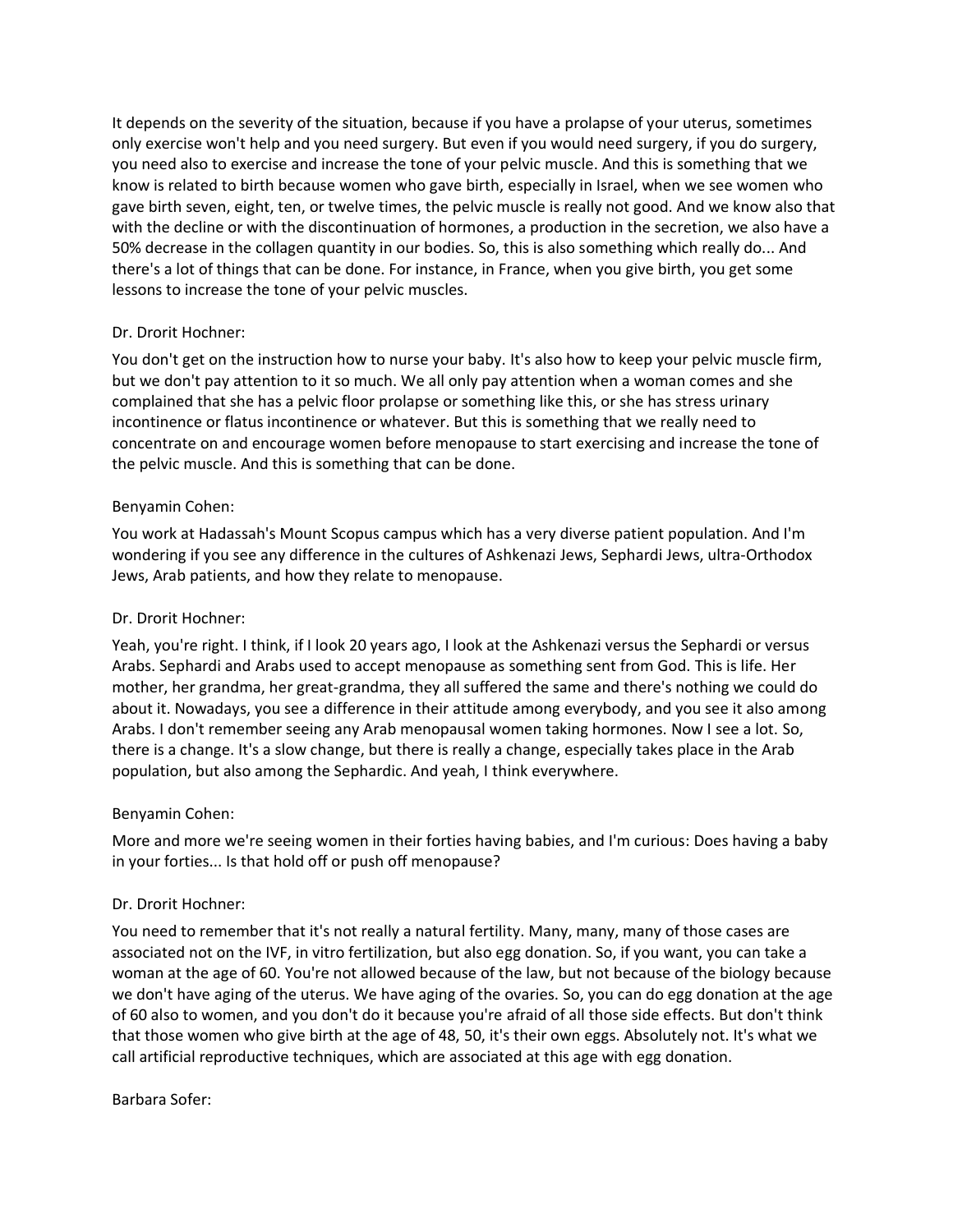So, I'd like to talk a bit about that special case that we had. We had a woman who was your patient who had a son who was sitting, having ice cream with his friends on Ben Yehuda Street and was blown up that night in a terror attack. And while they were sitting shiva, the mother who was about 49 then, 48, 49.

## Dr. Drorit Hochner:

No, I think she was already 50, and she was menopausal.

#### Barbara Sofer:

That you would know, I wouldn't know exactly. But she and her husband decided while there was still sitting shiva that they wanted to have another baby. And she came to you and told to you the whole story, and you knew her, all of her medical history. And you looked at her and she always told me, and just nodded your head, and you said, "I understand." And you helped her have that baby. That little girl is now a teenager. Artistic, beautiful. What went through your mind that day when Shoshana Weinstein sat down across from you at your desk?

#### Dr. Drorit Hochner:

Listen, I saw a broken couple. The youngest son was killed and they thought that the only way they can overcome this tragedy is by having a new baby. It's not instead of the baby, instead of the boy that they lost, but something to put some light in their life. And despite the fact that I knew that her pregnancies were very complicated, I knew that we will be able to help her go through the pregnancy and give her a C-section at the end. Not a vaginal delivery and help her recover. I thought this is going to... I don't know if it's the right word to say, cure her, but at least help her a lot. And I think it did help her. I think it helped the whole family.

#### Benyamin Cohen:

You just talked about the importance, almost the psychological impact of having a child later in life. I'm wondering when you're dealing with patients who are going through menopause, how do you encourage them that their best years could be ahead?

## Dr. Drorit Hochner:

Listen, it also depends on what status the woman enters menopause. What have you done? At the age of 50 you can't break new fields. You can't do everything from the very beginning, but if you had succeeded in having a good profession and good status and everything, I think you can enjoy the next 20, 30 years very easily.

#### Benyamin Cohen:

Can I ask a follow-up question? There are some many classes on childbirth and classes on parenting. Do you think there should be classes in menopause?

#### Dr. Drorit Hochner:

I need to tell you a story. A couple of years ago, we decided me and two midwives to do as a school for menopause. As you prepare yourself for a retirement now. You prepare yourself for childbirth. Let's do a menopausal class. So, we had couple of women entering our class. And every Friday, from 8 to 12 in the morning, we gave them all lectures about the changes, the hormonal changes, the physiological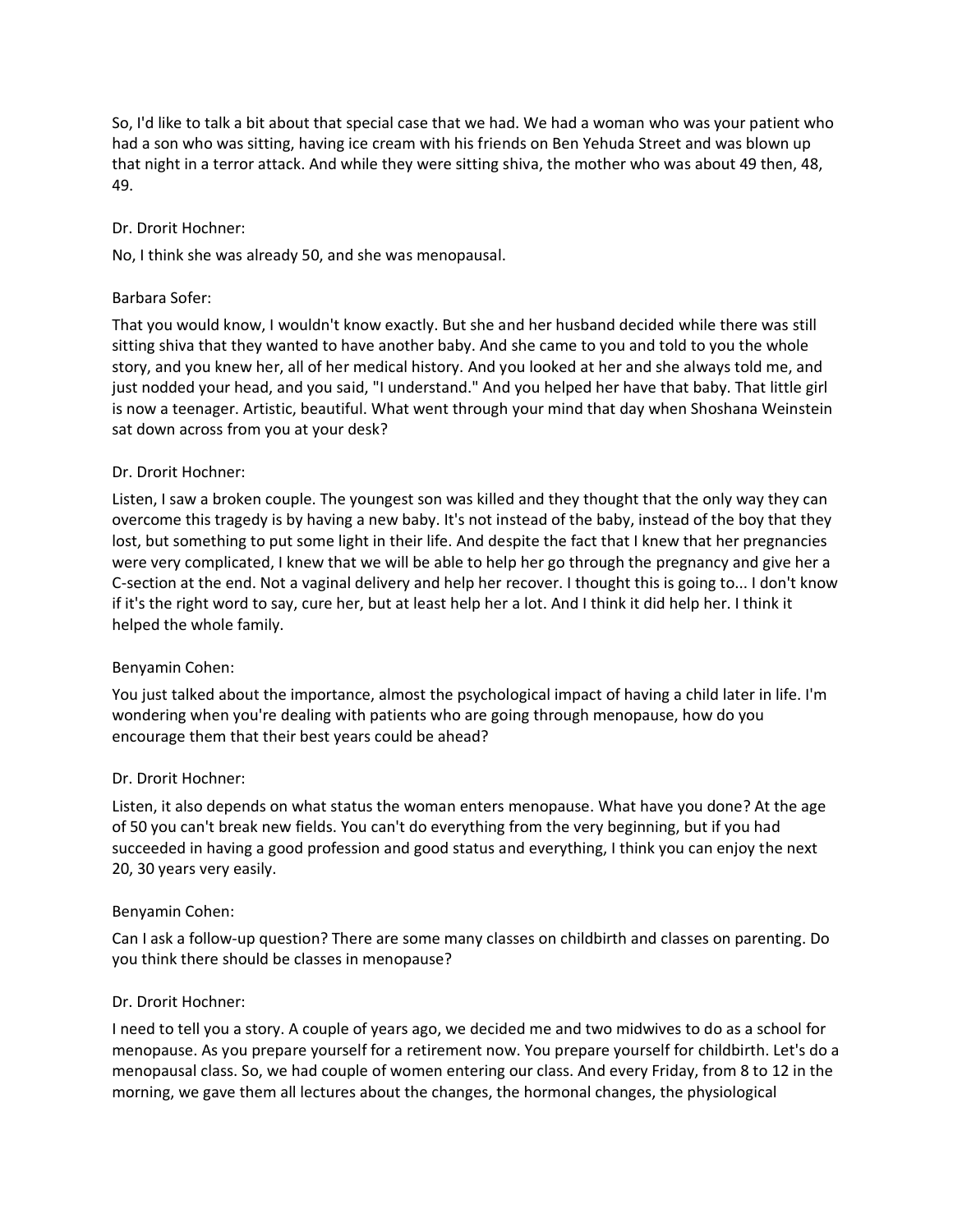changes, what can be done. We spoke about the cardiovascular morbidity, about genital urinary symptoms of menopause, about everything. And we were so pleased with ourselves. A couple of weeks later, I see a woman and she comes to the clinic and I asked her, "Hey, I know you've somewhere from." Yeah. She said, "Yes, I'm from your class." I said, "No, did you enjoy the class?"

## Dr. Drorit Hochner:

She said, "Yeah, it was very interesting, but I didn't understand this "manfoosah". What was it? The manfoosah." So, are you understanding what I am saying? Instead of menopausal, she said manfoosah and she absolutely didn't understand what's going on. So, we were very pleased with our course, but I'm not sure that this was really the right thing to do. But we don't have classes for menopause, but we have books. I mean, we speak about it. We give lectures. I think we have some... I don't know if it's a course, but we have a preparation. A woman needs to know what's a hot flash because otherwise she'll wake up in the middle of the night and she thinks she's going to have a heart attack or something, because she's sweating, and her heart is beating, and she doesn't know what's going on. So, this is important to know what to expect.

## Barbara Sofer:

Do you have the advice though to women who come into the clinic, and who are facing menopause, and who look a little worried about it? What do you say to them?

# Dr. Drorit Hochner:

You know Barbara, with years, I can now see a woman at the age of 40 and I can not a hundred percent, but 90% precisely say how is she going to go through menopause. The way she looks on life. The way she takes changes. Because some women have lots of problems to overcome these years and they feel insulted. Well, how come? I'm not fertile. I'm not sexy. I don't have my period. My skin doesn't look the same. My hair doesn't look the same. My nails are broken. Okay. The vagina is dry, everything. But you can see those women who cannot, but some others they accept it, and they fight and they know that they can have solution for all those aspects of menopause. And they do fine.

## Barbara Sofer:

If you could talk about how your field has changed over the course of your career.

## Dr. Drorit Hochner:

When I graduated medical school and my year of internship, and I decided to go to gynecology, nobody understood how come a woman can be a gynecologist. A woman can have a knife in her hands to cut the cucumber or the tomato. You can be a pediatrician. You can be in internal medicine, but you can't be a surgeon. And I was the first resident in gynecology at Hadassah. Nowadays, most of our residents are women and most of the... And also in the beginning, patients wanted... When we did the round in the department, they always looked and asked me, "Do you have a vase for my flowers?" Because I'm like a nurse and the resident, the first-year resident, he is the doctor. Here's the one that we can rely on here. I think things have changed.

## Dr. Drorit Hochner:

Women entered gynecology. Most of the residents are women and not most of the head of the departments are women. When you go up, and up, and up, you see less and less women. But it's not only because the society doesn't let them, because women are more... they want to be at home, they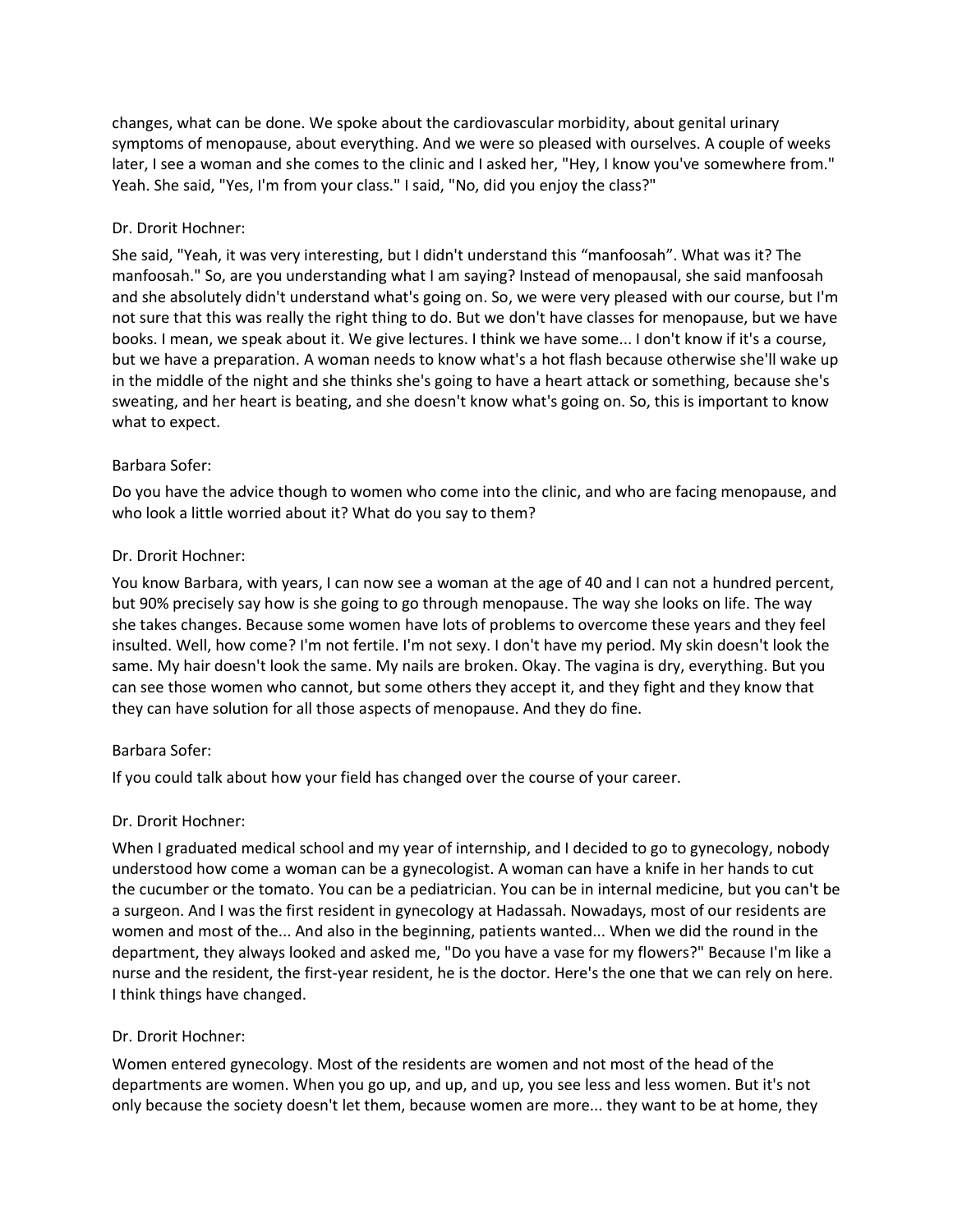have children, especially in Israel that they have many children. You don't see many childless gynecologists. It's not easy. It's not easy to have family, work, academic achievements and everything. This is something that takes care of... takes all of yourself into it.

Barbara Sofer:

And you brought up your own children.

Dr. Drorit Hochner:

It wasn't easy. And I had a partner who helped me a lot. I had a mother who helped me a lot. They didn't grow by themselves. No. And I think I'm very proud of having my five... I gave birth to my five grandchildren. So, this is kind of handiwork.

Barbara Sofer:

You delivered...

Dr. Drorit Hochner: I C-section my daughter twice.

Benyamin Cohen:

Wow.

Dr. Drorit Hochner:

And I delivered my daughter-in-law three times, so I have five.

Benyamin Cohen:

Wow.

Dr. Drorit Hochner:

Unfortunately, only boys, but no girls, but five grandchildren.

Benyamin Cohen:

What's going through your mind delivering your own grandchildren.

Dr. Drorit Hochner:

Somebody asked me, "How can you C-section your daughter? How can you?" But I think this is something that also developed through the years. When my children were young, I used to take blood of them and everything, and they trusted me. And I believed in myself helping them, so this is not something that I'm going to harm them. And this was kind of interrelationship, which grew into it. And I was sure enough of myself to C-section her and everything. Baruch Hashem, it was okay. Two lovely grandchildren. One is 14 years old.

Barbara Sofer:

You delivered a number of my grandchildren too, so thank you very much.